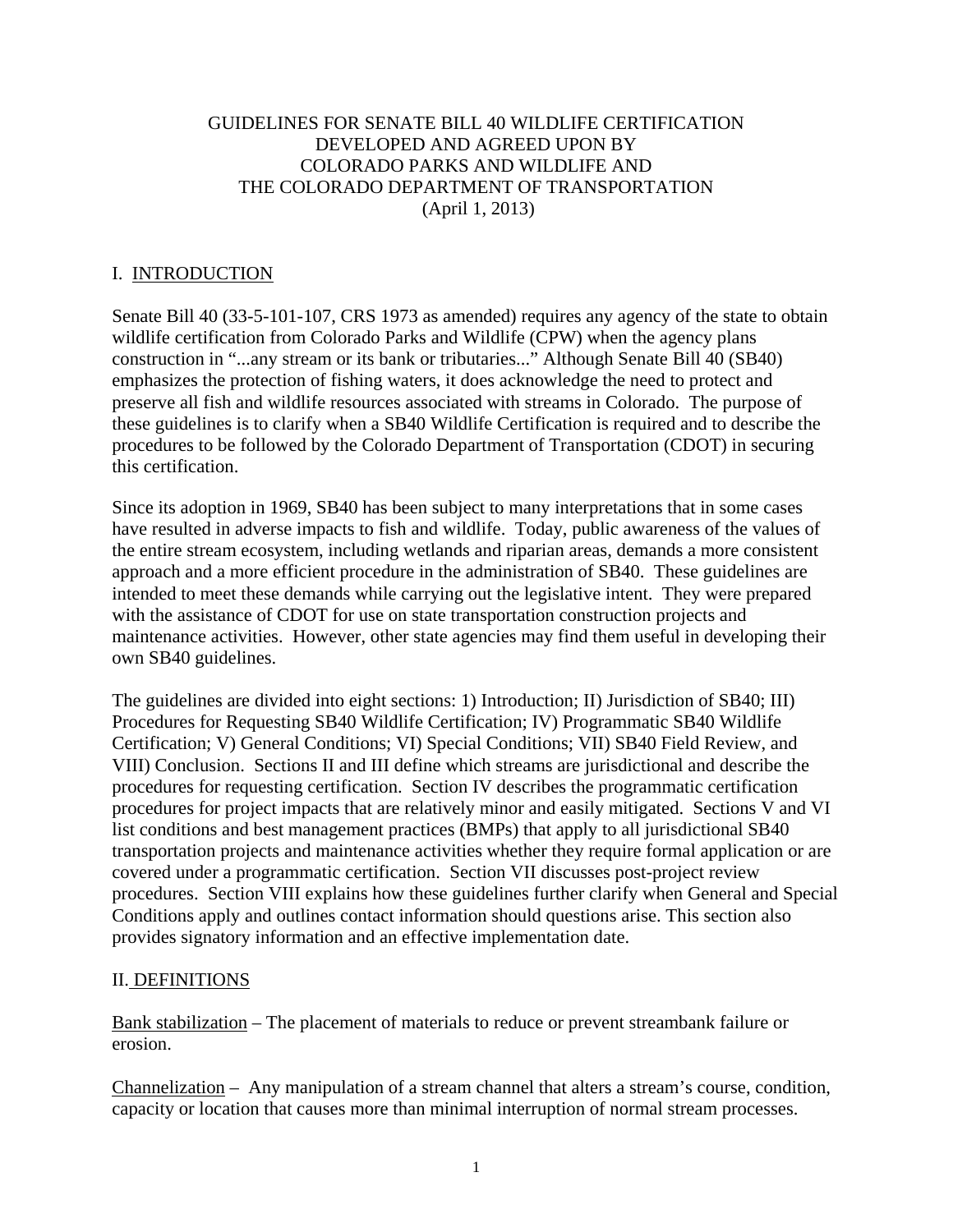Clean water diversion – The temporary, physical diversion of all or part of stream flow outside the existing stream channel, or a similar diversion of the stream flow within the stream channel.

.

Drainage ditch – A linear excavation or depression constructed for the purpose of conveying surface runoff or groundwater from one area to another. The term drainage ditch does not include drainage systems which also serve to hold and manage water flow (flood control systems).

Ephemeral stream – A stream that has flowing water only during and a short time after precipitation events in a typical year. Groundwater is not a source of water for ephemeral streams.

Erosion – For the purposes of this document, the wearing away of land surface by wind or water intensified by anthropogenic land clearing practices.

Important spawning areas – Water bodies identified as native fish and wild trout management waters by the CPW.

Intermittent stream – A stream that has flowing water during certain times of the year when groundwater provides water for streamflow. During dry periods, intermittent streams may not have flowing water. Runoff is a supplemental source of water for intermittent streams.

Ordinary high water mark – The line on the bank established by the fluctuations of water and indicated by physical characteristics such as: 1) a clear, natural line impressed on the bank; 2) shelving; 3) changes in the character of the soil; 4) destruction of terrestrial vegetation; 5) the presence of litter and debris; or 6) other appropriate means that considers the characteristics of the surrounding areas.

Practicable – Available and capable of being done after taking into consideration cost, existing technology, and logistics, in light of overall project purposes.

Project – Any CDOT construction project or maintenance activity subject to this memorandum of agreement.

Riparian – Within the context of this programmatic agreement, "riparian" means that area adjacent to a stream that could reasonably be expected to contribute to the quality of the general stream habitat through shading, water quality filtering, contribution of food items for fish and wildlife, and the contribution of organic matter for stream food chain support. This definition is not a comprehensive definition of riparian in the broadest sense of the term. This definition only applies to the lateral jurisdiction of SB40.

Sport fishing water – A stream or waterway that supports fish used for recreation during all or part of the year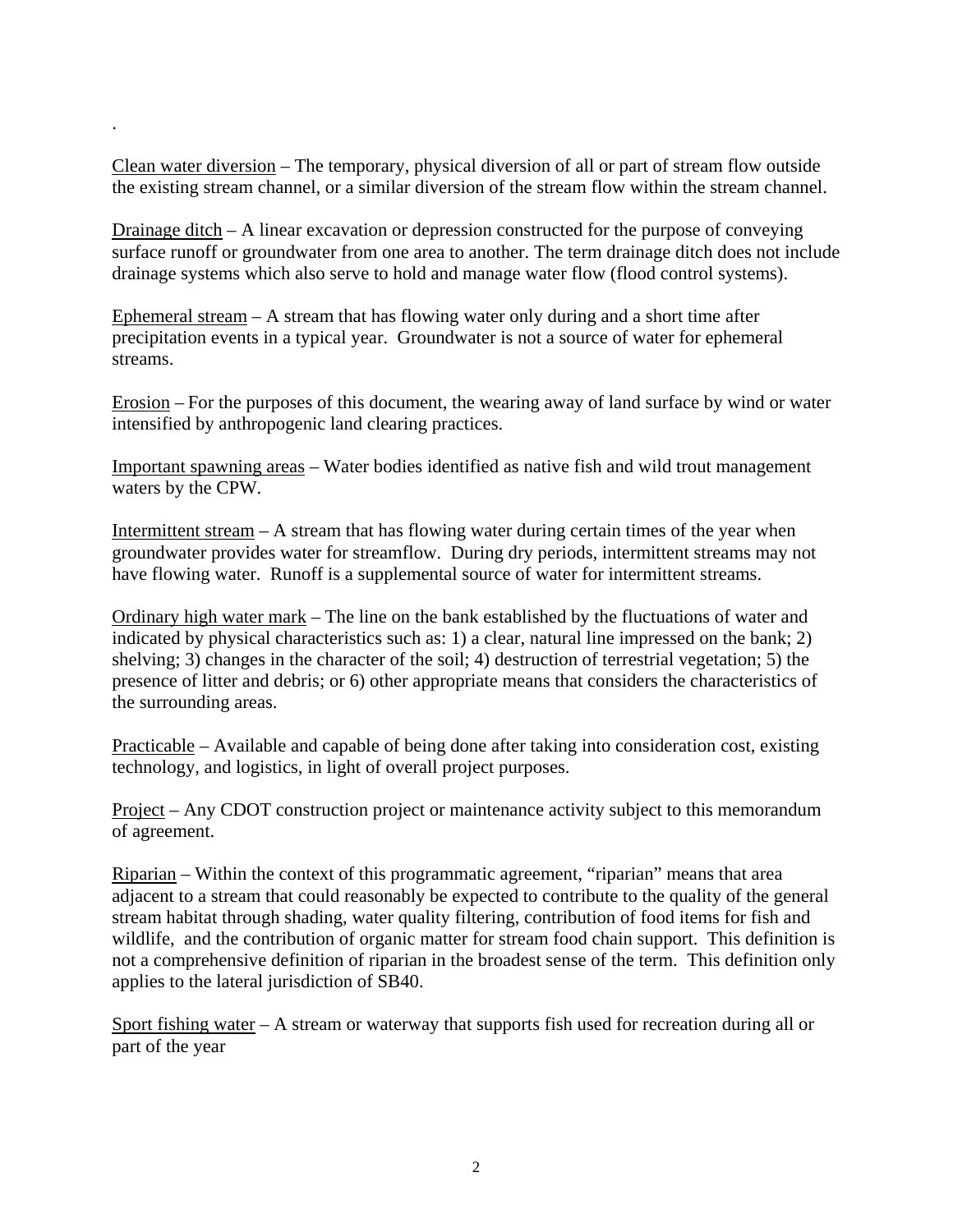Stream encroachment – Activities that change the stream cross-section or other aspects of stream channel geometry and thereby increase the water velocity through the channel, or impacting streambank contour and associated plant community including channel narrowing, straightening, armoring, etc.

Stream length – The distance between two points within a stream as measured down the center line of that stream. Meanders within the waterway will be included in the measurement (See Figure 1).

Stream re-alignment – The temporary or permanent relocation of a stream channel.

Valley length – The shortest distance between two points within a stream without regard for meanders (See Figure 1).

Wetland – Those areas that are inundated or saturated by surface or groundwater at a frequency and duration sufficient to support, and that under normal circumstances do support, a prevalence of vegetation typically adapted for life in saturated soil conditions. Wetlands generally include swamps, marshes, bogs, and similar areas.

## III. JURISDICTION OF SB40

This section lists the criteria to be used in determining: 1) which streams fall under SB40 jurisdiction; and 2) how much of the stream and the adjacent area are covered.

## A. Streams Under the Jurisdiction of SB40

A stream is considered to come under the jurisdiction of SB40 if it meets any one or more of the following four criteria:

1. All perennial streams represented by solid blue lines on U.S. Geological Survey 7.5' Quad (http://libremap.org/data/state/colorado/drg/) or the National Hydrography Dataset (http://nhd.usgs.gov).

2. Segments of ephemeral and intermittent streams providing flowing water beneficial to fish and wildlife.

3. Segments of streams at which 25 percent or more of the vegetation is comprised of riparian vegetation such as cottonwood, willow, alder, sedges, or other plants dependent on groundwater or overbank flooding. Such segments shall be within 300 feet upstream or downstream of the project. The 300-foot distance shall be measured along the length of the stream by valley length. See Figure 1.

4. Segments of streams having wetlands present within 600 feet upstream or downstream of the project. The 600-foot distance shall be measured by valley length. See figure 1.

5. Drainage ditches do NOT fall under the jurisdiction of SB40.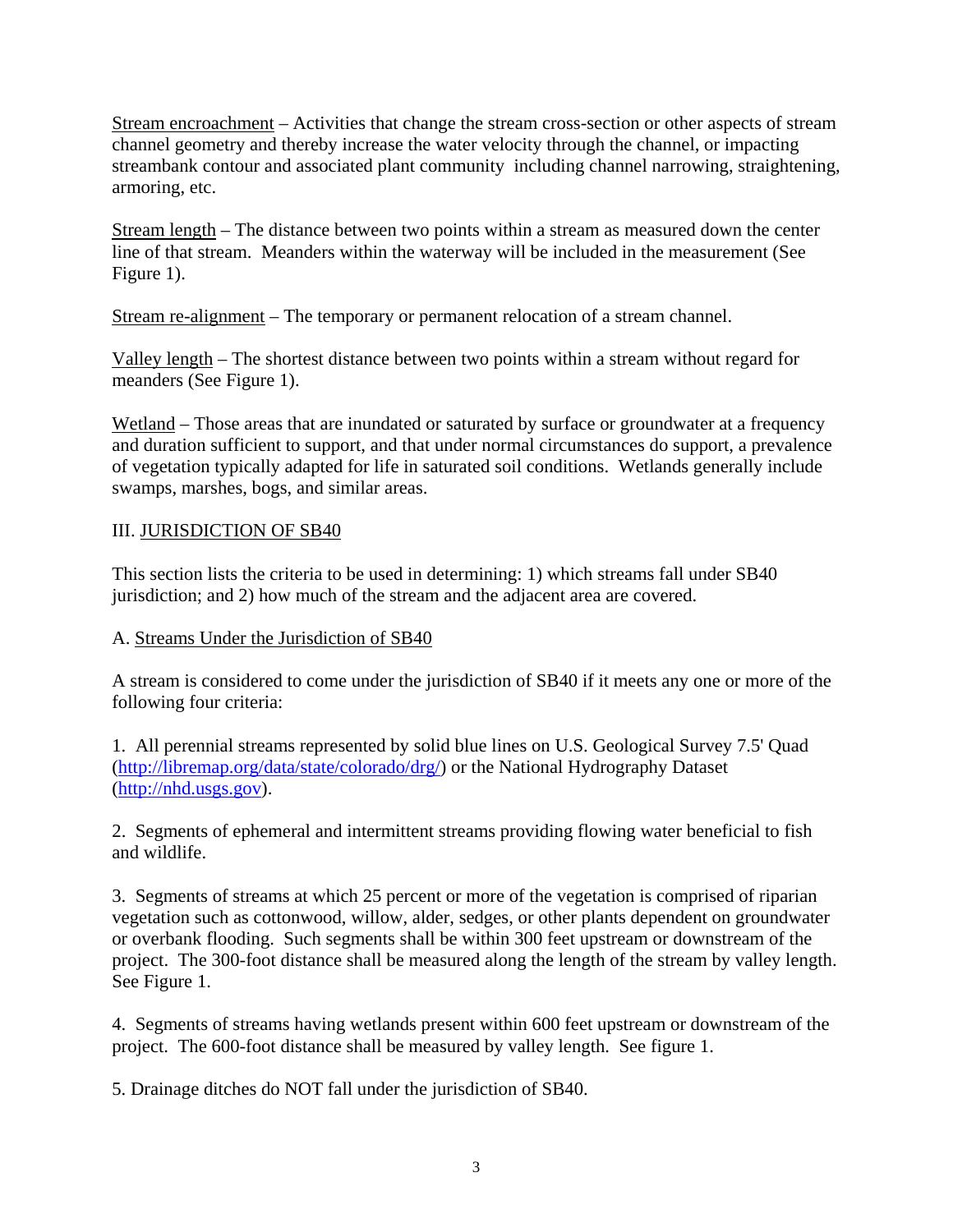# B. Extent of SB40 Jurisdiction on the Stream, Its Banks or Riparian Area

When a project or maintenance activity encroaches on a jurisdictional stream, the extent of the jurisdictional area covered under SB40 shall include the stream bed proper, its immediate banks, and as much of the bankside (riparian) areas as could reasonably be expected to contribute to the quality of the general stream habitat through shading, water quality filtering, contribution of food items for fish and wildlife, and the contribution of organic matter for stream food chain support. The jurisdictional distance from the stream may vary with the type and size of the stream and its floodplain. Where determination of a jurisdictional line is uncertain, CDOT shall contact CPW.

## IV. PROCEDURES FOR REQUESTING SB40 WILDLIFE CERTIFICATION

This section identifies the criteria to be used to determine when impacts from CDOT construction projects or maintenance activities will require application for SB40 Wildlife Certification, and describes the procedures to be followed in filing the application and issuing the certification.

### A. Application Criteria

An application for SB40 Wildlife Certification shall be submitted for projects that meet any one or more of the following criteria:

- 1. If stream-associated wetland acreage to be permanently filled at a single location is greater than 0.25 acre.
- 2. If more than 0.5 acre of riparian area is permanently impacted by fill or excavation.
- 3. If wetland acreage to be temporarily filled at a single location is greater than 0.5 acre.
- 4. If more than 1.0 acre of riparian area is temporarily impacted by fill or excavation.
- 5. If a project, such as highway corridor widening, results in any combination of temporary and permanent fill in stream-associated wetlands that is greater than 1.0 acre.
- 6. If the project results in more than 2.0 acres of combined temporary and permanent impacts to riparian areas.
- 7. If federally listed threatened, endangered, proposed, or candidate species or their habitat may be affected by a project; or if Colorado state-listed species or their habitat may be affected; or known populations of state species of special concern or their habitat will be affected. (see http://wildlife.state.co.us/WildlifeSpecies/SpeciesOfConcern/ThreatenedEndangeredList/ Pages/ListOfThreatenedAndEndangeredSpecies.aspx)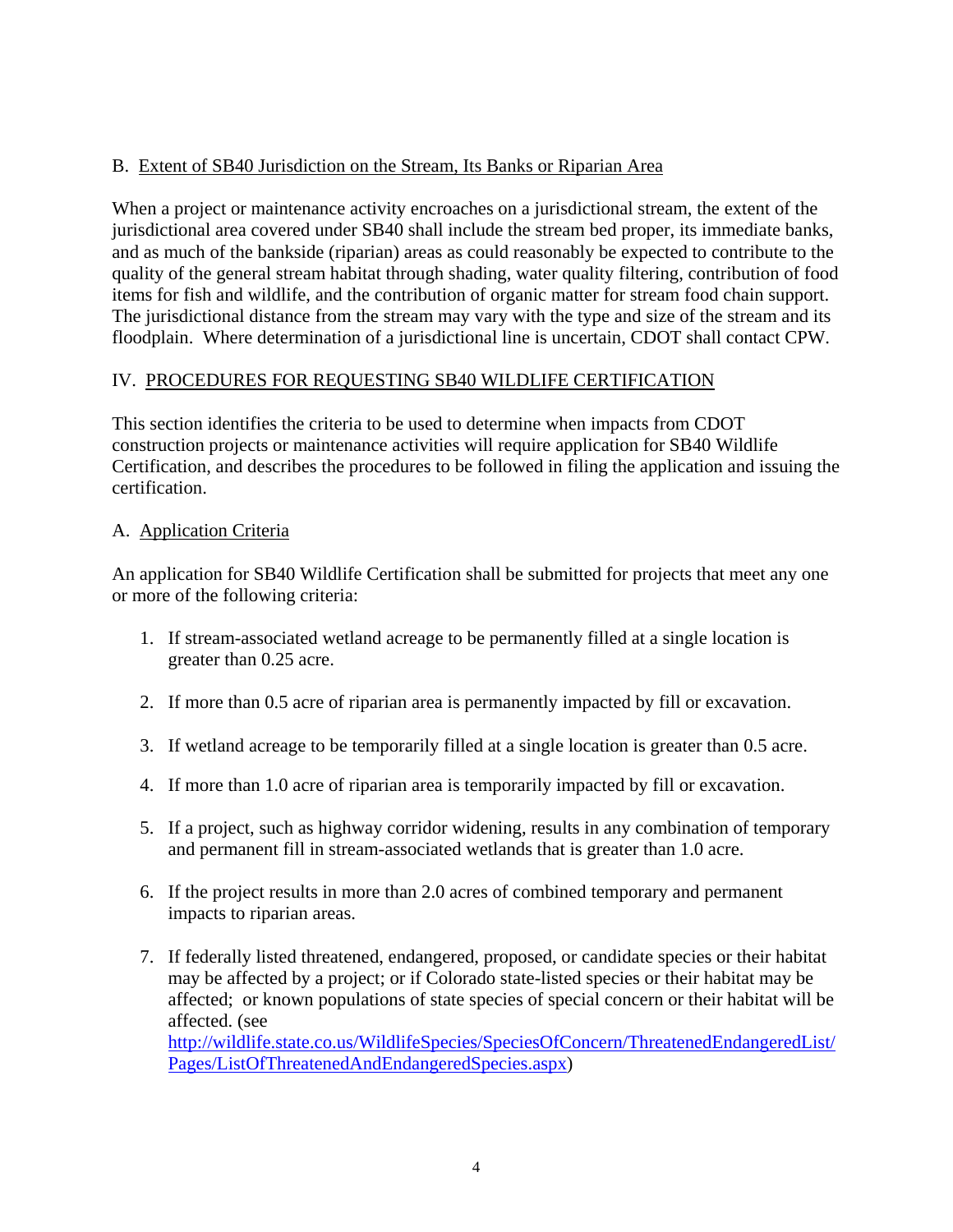- 8. If designated Gold Medal fisheries may be impacted by a project. Information and updates on these special waters can be obtained from CPW.
- 9. If a project on a sport fishing water would adversely affect a fish spawning area by damaging spawning habitat, permanent obstruction of fish movement or by substantially altering the surrounding habitat during the spawning or incubation period.
- 10. Any permanent stream re-alignment associated with a project.
- 11. Projects involving new stream crossings.
- 12. Projects involving replacement of existing structures over streams if the impacts extend 100 feet or more upstream and downstream of the project as measured along the valley length.
- 13. For any project or series of related projects resulting in bank stabilization or stream encroachment greater than 500 feet of stream length as measured at the valley length.

### B. Application Procedures

Application for SB40 Wildlife Certification shall be made by the CDOT Region Planning and Environmental Manager (RPEM) using the appropriate CPW application form (see Attachment A to these guidelines). CPW shall complete its review of the application within 30 days and issue SB40 Wildlife Certification or request additional information or mitigation commitments. CDOT's application must be made at least 60 days prior to planned construction or maintenance activities to allow for CPW review of the submitted documents and for follow-up coordination, if required. If further coordination is required prior to certification, the CPW Regional Manager and the CDOT RPEM shall make the necessary arrangements.

In order to facilitate project review and this certification process, CPW should consult CDOT's "Statewide Transportation Improvement Program" (STIP) on the department's web site, www.dot.state.co.us. The STIP is a six-year plan of roadway projects scheduled for construction. This affords CPW the opportunity to review all projects and comment on those with potential impacts of state waters. Please be aware that routine maintenance activities, including road repairs and resurfacing, are usually excluded from the STIP.

#### C. Emergency Situations – Exceptions to Application

Projects shall be exempt from the requirements of this agreement in emergency situations. "Emergency situation" refers to any situation that would result in unacceptable hazard to life, a significant loss of property, or an immediate, unforeseen, and significant economic hardship if action is not taken. CDOT will notify CPW as soon as practicable of an emergency. Once the emergency has ended, defined as having a stabilized road safe and open for public travel, CDOT and CPW personnel should consult regarding: 1) the impacts to the stream and riparian area where activities were conducted to address the emergency; 2) what measures might be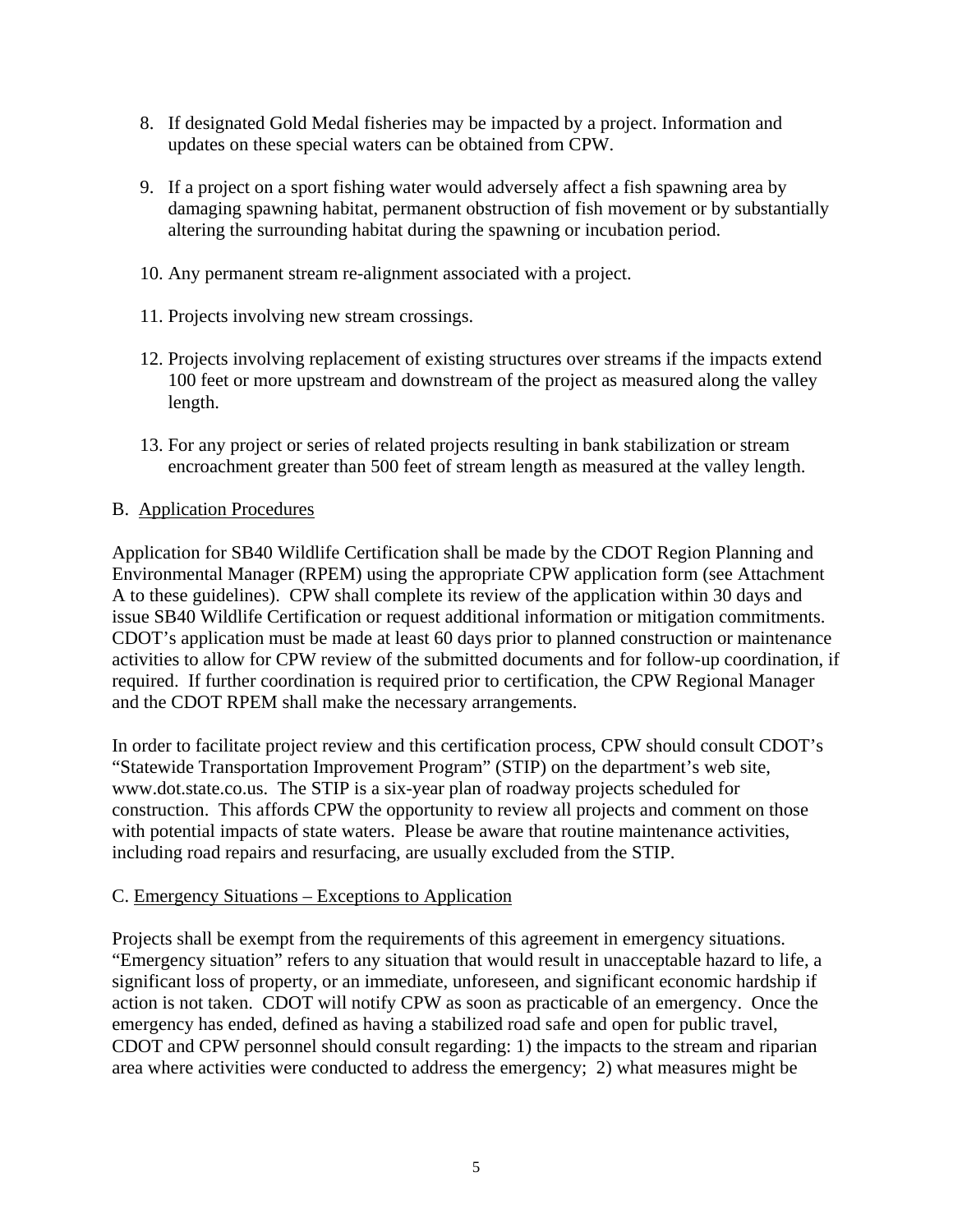pursued to address any undesirable impacts from those activities; and 3) if there are any additional applications needed.

# V. PROGRAMMATIC SB40 WILDLIFE CERTIFICATION

CDOT projects that meet any one or more of the criteria listed under section IIIA of these guidelines shall apply for Formal SB40 Certification under Section IIIB. All other projects remain under the jurisdiction of SB40, but are granted use of a Programmatic SB40 Wildlife Certification.

Programmatic certification gives CDOT authority to proceed with a transportation project after written notification of the appropriate CPW Regional Manager. Projects that qualify for programmatic certification are normally small construction projects or maintenance activities that have little or no impact on fish and wildlife or their habitats. The purpose of having a programmatic certification is to expedite the SB40 Wildlife Certification process and to eliminate unnecessary work. Any questions should be referred to the appropriate regional CPW Manager. Regional offices' phone numbers and addresses can be found at: http://wildlife.state.co.us/About/OfficesAndPhone/Pages/ContactNumbers.aspx

# VI. GENERAL CONDITIONS

Sections II and III provide guidance for determining when SB40 wildlife certification is necessary and when application should be made. This section lists general conditions, or BMPs, that apply to all jurisdictional SB40 transportation projects whether those projects require formal or programmatic certification. These general conditions are designed to minimize or avoid potential negative impacts from CDOT projects in the vicinity of aquatic systems and riparian areas. Efforts to control erosion and to avoid impacts to aquatic resources and riparian areas, including wetlands, should be commensurate with the size of the project, site conditions, the quality of the natural resource, and the potential for off-site damage. The practices discussed below are intended to be in conformance with guidelines specified in the following CDOT documents: *Erosion Control and Stormwater Quality Guide*; *Standard Specifications for Road and Bridge Construction*; Municipal Separate Storm Sewer System (MS-4) permit; and *Drainage Design Manual*.

A. Temporary fills, such as coffer dams and temporary road crossings, using imported material shall utilize clean, chemically-free fill to avoid increasing suspended solids or pollution. Fill material shall not be obtained from the live water area in the stream unless approved by CPW.

B. Discharge of water directly into the stream from coffer dams or new channel construction shall be in accordance with applicable Clean Water Act Sections 401, 402, and 404 regulations and permits. In some instances, such water must be treated prior to discharge.

C. All reasonable measures shall be taken to avoid excess application and introduction of chemicals into aquatic ecosystems and adjacent riparian areas, including wetlands. The use of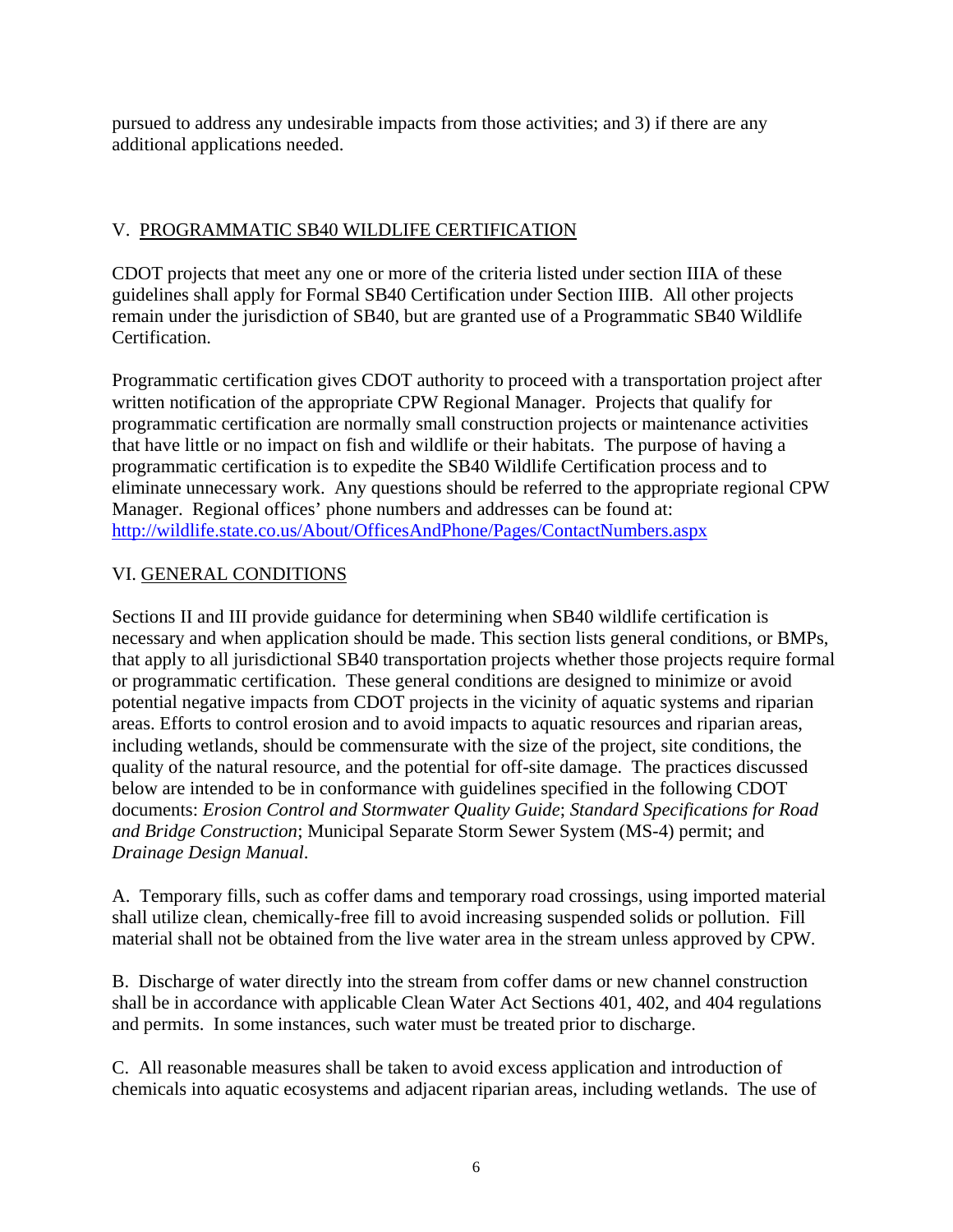chemicals such as soil stabilizers, dust palliatives, herbicides, sterilants, growth inhibitors, fertilizers, deicing salts, etc., during construction and maintenance operations shall be in accordance with the manufacturer's recommended application rates, frequency, and instructions. These chemicals shall not be used, stored, or stockpiled within 50 horizontal feet of the ordinary high water mark of any state waters, including wetlands, except when otherwise specified in the project contract.

D. Construction staging areas, including construction and waste material, fill material, equipment, fuel, etc., shall be located outside of the area adjacent to streams, including wetlands and riparian areas. At a minimum, such staging areas and materials shall not be located within 50 horizontal feet of the ordinary high water mark or within the wetland/riparian habitat zone of any water. A greater buffer shall be considered as space permits. Equipment refueling and servicing shall occur only within approved designated areas.

E. All equipment shall be free of noxious weed seed and reproductive vegetative plant parts prior to use of that equipment in aquatic ecosystems and riparian areas, including wetlands. Such equipment shall be maintained in good working order to avoid unnecessary discharge of harmful materials used in the operation of that equipment, including petroleum products, radiator fluid, hydraulic fluid, etc.

F. No wet concrete from placement of forms, washing of trucks or equipment, or concrete saw water shall be allowed in aquatic ecosystems and riparian areas, including wetlands. Concrete washout activities may occur only within approved, designated areas per CDOT specifications.

G. Erosion control is required on all projects. Project construction activities that result in land disturbance of equal to or greater than one acre require a stormwater construction permit. Erosion control is particularly important around aquatic ecosystems and riparian areas, including wetlands, because of their sensitivity to sediments and pollution in roadway runoff. Temporary and permanent erosion and sediment control measures shall be installed at the earliest practicable time consistent with permit requirements and good construction practices. Such measures shall be properly monitored and maintained throughout the operation of the project per permit requirements.

H. All practicable efforts shall be expended to avoid and minimize instream work. Where practical, equipment shall be operated from banks or shoulders above riparian and wetland areas. In those instances where instream work is required, such work shall be performed during low- or no-flow periods, and the use of heavy equipment in streambeds, especially in live or flowing water, shall be minimized. The equipment used shall be of such a type that will produce minimal environmental damage, including damage to the stream bottom. Except for authorized instream work, fording streams will be allowed only as authorized by the U.S. Army Corps of Engineers Section 404 Permit.

I. Under current CDOT policies and the General Conditions of the Section 404 permit, instream work is limited to specific periods in order to avoid disruption of fish migration and spawning seasons. Under certain circumstances, instream work during such periods may be allowed. Special construction techniques are required during such situations and shall be pursued in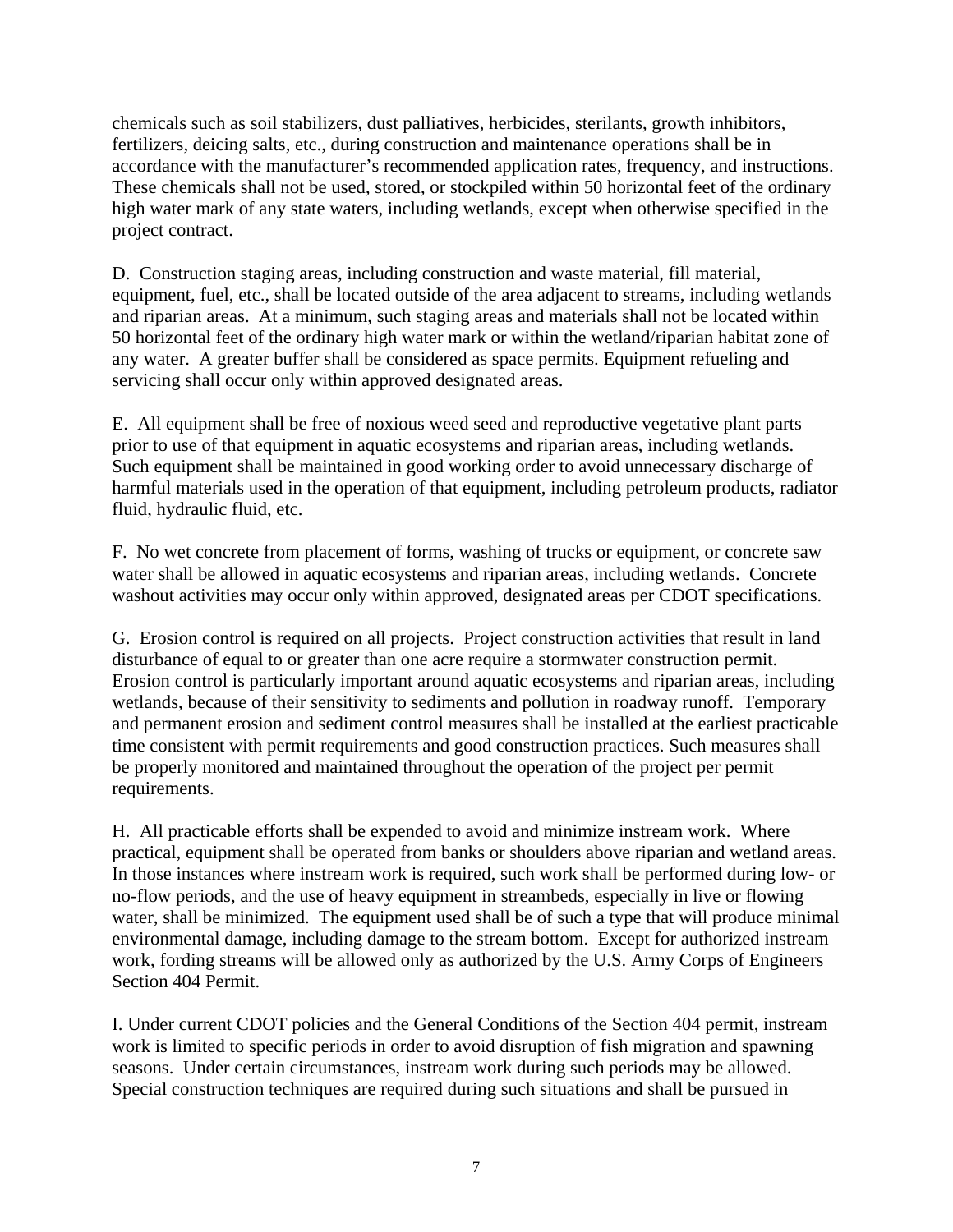consultation with CPW staff. The timing of such activities shall be based on the species, elevation, and location of the project after consultation with CPW staff.

J. During the planning and construction of a project, all practicable measures shall be taken to avoid disturbance to existing vegetation. The length of time that disturbed areas are left exposed shall be as short as practicable and the extent of such disturbed areas shall be as small as practicable. Limitations on the duration and extent of disturbed areas lessen the potential for erosion and runoff of sediments into adjacent areas. Sensitive areas shall be fenced as necessary. Particular attention shall be paid to protecting aquatic ecosystems, riparian areas, wetlands, and habitats for threatened and endangered species from such impacts and unnecessary disturbance. Once earthwork has begun on a section, it shall be pursued until complete. Final stabilization shall begin within 48 hours after topsoil placement, soil conditioning, or combination thereof starts and shall be pursued to completion. Disturbed areas where work is temporarily halted shall be temporarily stabilized immediately after the activity ceases for the day. Disturbed surfaces outside the pavement limits slope shall be left in a surface roughened or vertically tracked condition at the end of each shift.

K. All disturbed areas above the ordinary high water mark shall be revegetated with appropriate native plant species to provide bank stabilization, erosion control, and habitat replacement. These activities shall be conducted according to specifications approved by the CDOT Landscape Architect or CDOT Biologist. The opportunity will be given to CPW for review of the seed mix. Temporary seeding shall be done where necessary and all practicable efforts shall be expended to control the spread of weeds. Only certified weed-free hay and straw shall be used.

L. All practicable effort shall be expended to avoid unnecessary destruction of trees and shrubs in the vicinity of streams and in riparian areas. Trees removed should be considered for use onsite in a manner that improves riparian and instream habitat and for bank stabilization purposes. Trees removed during construction, whether native or non-native, shall be replaced with a goal of 1:1 replacement based on a stem count of all trees with diameter at breast height of 2 inches or greater. Tree replacements shall be considered successful as per CDOT Specification 214 which requires a 12-month Landscape Establishment period beginning at the spring planting season. If the Notice of Substantial Landscape Completion is issued at any other time the landscape establishment period begins at the start of the next spring planting season. Additional trees may need to be planted to replace any unsuccessful plantings and subject to the same criteria until a 1:1 ratio has been successfully achieved. Shrubs removed during construction, whether native or non-native, shall be replaced based on their pre-construction areal coverage. Shrub replacements shall be considered successful as per CDOT Specification 214 and subject to the same criteria as the trees. In all cases, all such trees and shrubs shall be replaced with native species. Where lack of sufficient right-of-way space limits full replacement on site or in locations where reestablishment of mature shrubs may increase the chance of wildlife-vehicle collisions or enhanced safety for people and wildlife consideration should be given to placement of the remaining stock in other areas that serve similar stream functions. Additional considerations should include the existence of appropriate growing conditions, consistency with existing natural conditions, what is best for the natural resource, and input from the CDOT Landscape Architect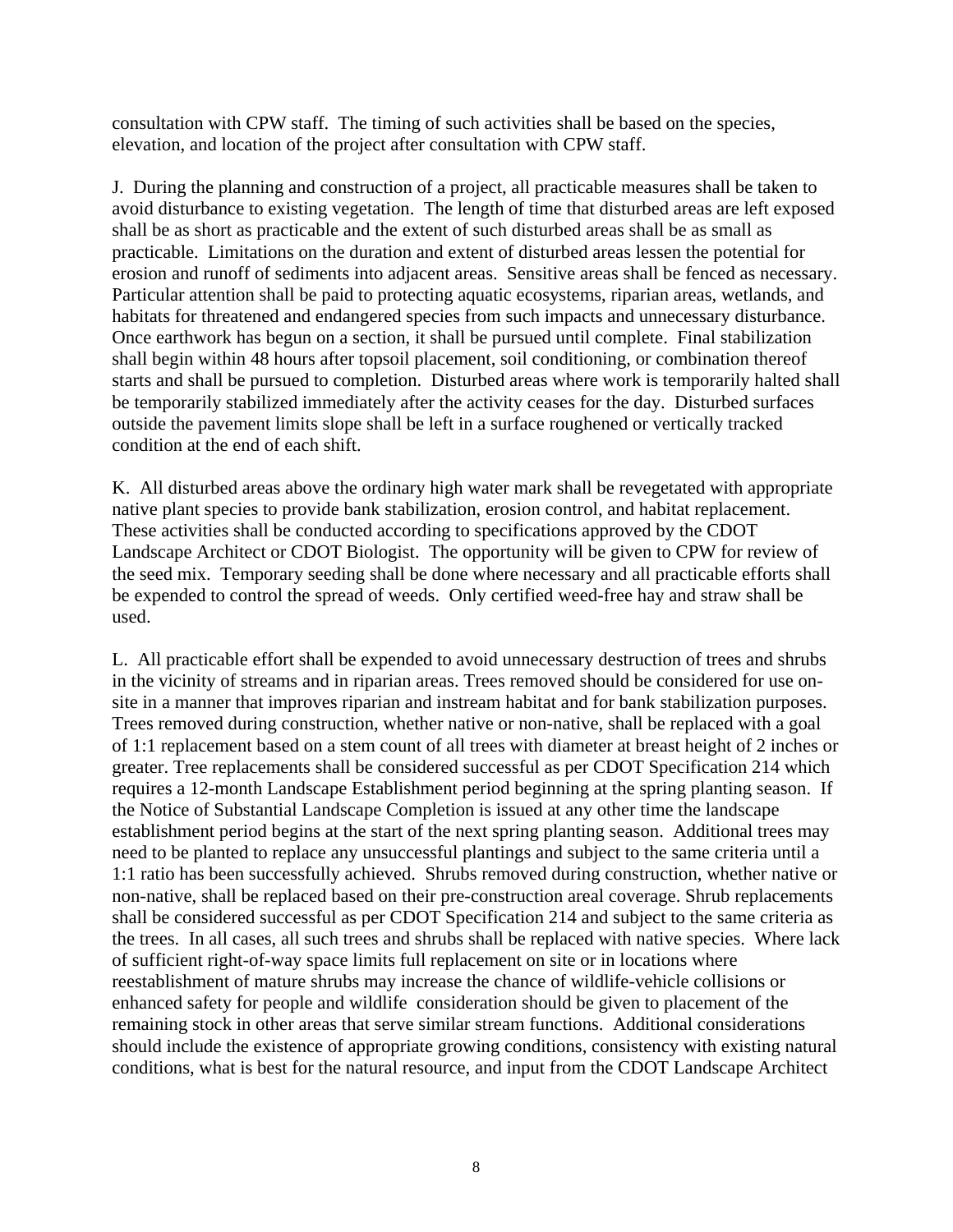and Staff Biologist. Given these site considerations, it may be appropriate to replace trees with shrubs under certain circumstances.

M. All practicable efforts shall be expended to avoid and minimize impacts to streams, riparian areas, and wetlands. Because of their importance to wildlife and the environment, all practicable efforts shall be made to replace on site all wetlands and riparian areas impacted by the project.

N. Riprap above the ordinary high water mark shall be covered with topsoil and revegetated as specified by the CDOT Landscape Architect. Where appropriate, streamside areas at the ordinary high water mark should be revegetated with brush layer cuttings and/or containerized plantings or other acceptable bioengineering method of planting native riparian species. Supplemental watering may be needed until the plantings have become established.

O. Waste concrete is not acceptable for CDOT projects, and shall not be used to stabilize channel banks for new construction. Such material does not meet current CDOT specifications for riprap material and it may cause water quality problems. Preference shall be given to bioengineering solutions for stream stabilization projects and for improving stream and riparian habitat values. Use of such techniques, however, should be mindful that appropriate growing conditions exist. Bioengineering techniques, such as native riparian shrub plantings, are required for all bank protection activities that exceed 50 linear feet in important spawning areas.

P. During project design and construction, consideration should be given to ways to improve instream habitat and riparian areas in the vicinity of such projects. Where necessary, appropriate instream structures shall be used to dissipate water velocity, reduce erosion, and improve fish habitat. CPW shall be consulted regarding the means and methods being considered to improve instream habitat and riparian areas.

Q. Stream crossing structures shall not degrade the stream or fish habitat or block fish movement, including constricting stream flows that increase water velocities, nor shall such structures unnecessarily widen streams and thereby decrease water velocities and increase sediment deposition.

R. Highway runoff shall be diverted away from the stream channel and associated wetlands to avoid siltation and other pollution problems. Such runoff shall be treated with the most appropriate temporary and permanent BMPs.

S. When temporary crossing or work areas occur in wetlands and riparian areas, it may be possible to prepare the area such that construction impacts are limited and temporary. This is especially true of willow thickets. In such cases, the area is cut down to ground level, geotextile fabric is laid down and a layer of certified weed-free hay or straw is laid on top. Thereafter, a layer of soil at least two feet thick is applied on which construction equipment can move. After construction is complete, the layer of dirt is removed until the layer of hay or straw is encountered. This layer signifies that the geotextile fabric layer is near and more careful excavation is necessary. Last, the layer of geotextile fabric is removed. Such areas should recover within one or two growing seasons. Note: this technique may not be appropriate for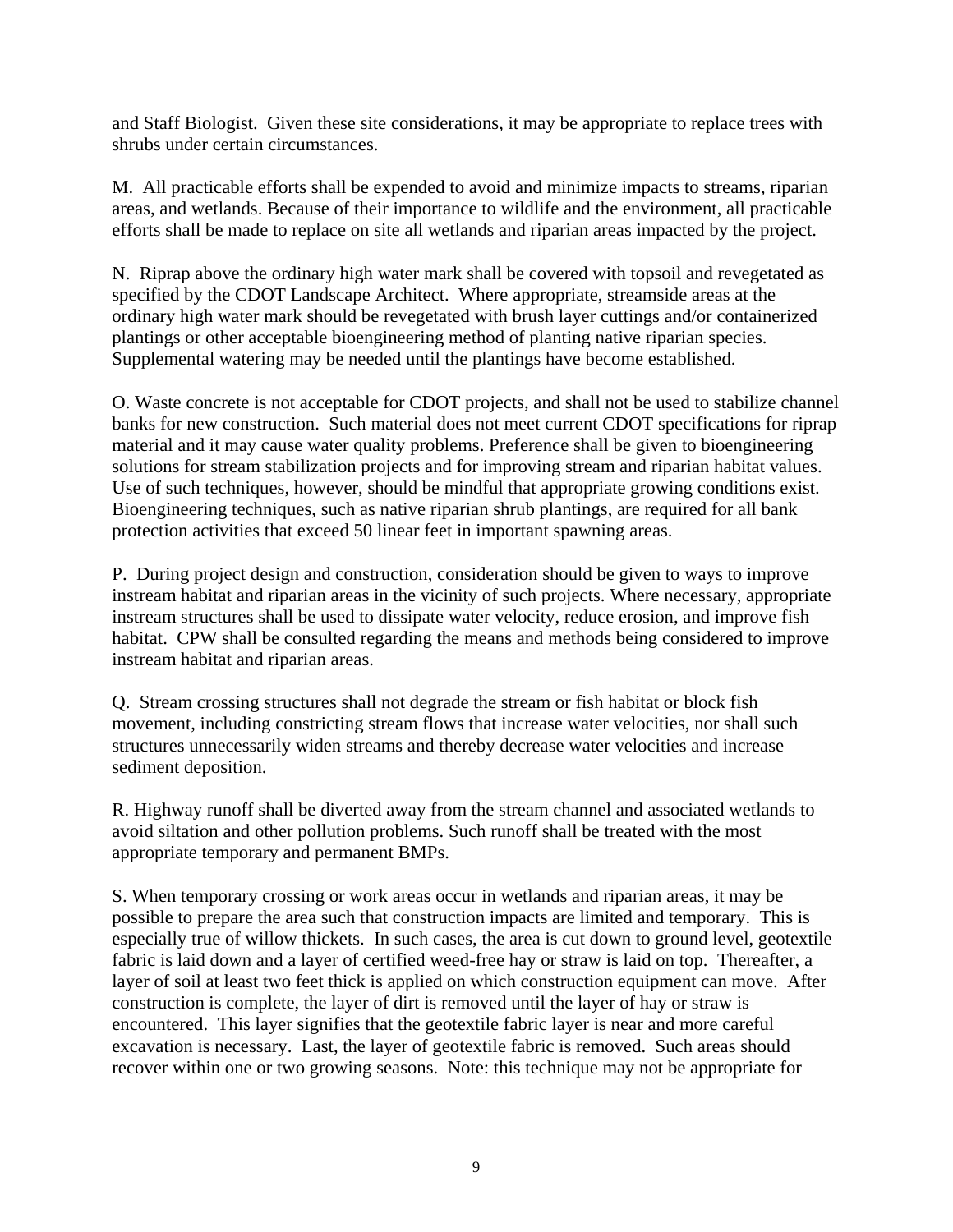extremely wet areas or on soils with a high percentage of organic matter. All materials shall be removed from site once work is completed.

T. In terms of mitigating unavoidable impacts to wetlands and riparian areas, restoration and creation of such areas should be conducted as close as practicable to the impact site in order to preserve the local functions and values of such areas. Consideration of the various mitigation options available should involve evaluation of what is best for the aquatic resource as a whole. Completion of the required mitigation should also occur as quickly as possible. Substantial delays in the replacement of wetlands may result in increased mitigation requirements.

U. On projects involving SB40 certification, consideration shall be given to eradication of statedesignated noxious weeds in riparian environments. Under some circumstances, it may be possible to use such efforts as a mitigation option in areas where replacement of habitat is limited.

V. Invasive Aquatic Nuisance Species. In order to avoid the spread of invasive aquatic species including but not limited to Eurasian watermilfoil, zebra mussel, quagga mussel, and New Zealand mudsnail, the following BMPs shall be practiced. This guidance is also intended to fulfill requirements set forth under General Condition 11 (Invasive Aquatic Species) for Nationwide Permits under Section 404 of the Clean Water Act.

If heavy equipment is used that was previously working in another stream, river, lake, pond, or wetland one of the following procedures is necessary to prevent the spread of Aquatic Nuisance Species and other pathogens:

- Remove all mud and debris from equipment (tracks, turrets, buckets, drags, teeth, etc.)
- Spray/soak equipment with a solution of commercial grade quaternary ammonium disinfectant compound containing at least 8.0% active ingredient diluted in solution to achieve at least 0.8% concentration (roughly 12 ounces of product per gallon of water). Specifically, a 1:15 solution of Quat 4 or Super HDQ Neutral institutional cleaner and water, could be used for effective treatment.
- Treated equipment should be kept moist for a least 10 minutes, managing rinsate as a solid waste in accordance with local, county, state, or federal regulations, OR
- Remove all mud and debris from equipment (tracks, turrets, buckets, drags, teeth, etc.)
- Spray/soak equipment with water hotter than 140 degrees Fahrenheit for at least 10 minutes.
- Clean hand tools, boots, and any other equipment that will be used in the water with one of the above options as well.
- Do not move water from one water body to another.
- Be sure equipment is dry before use.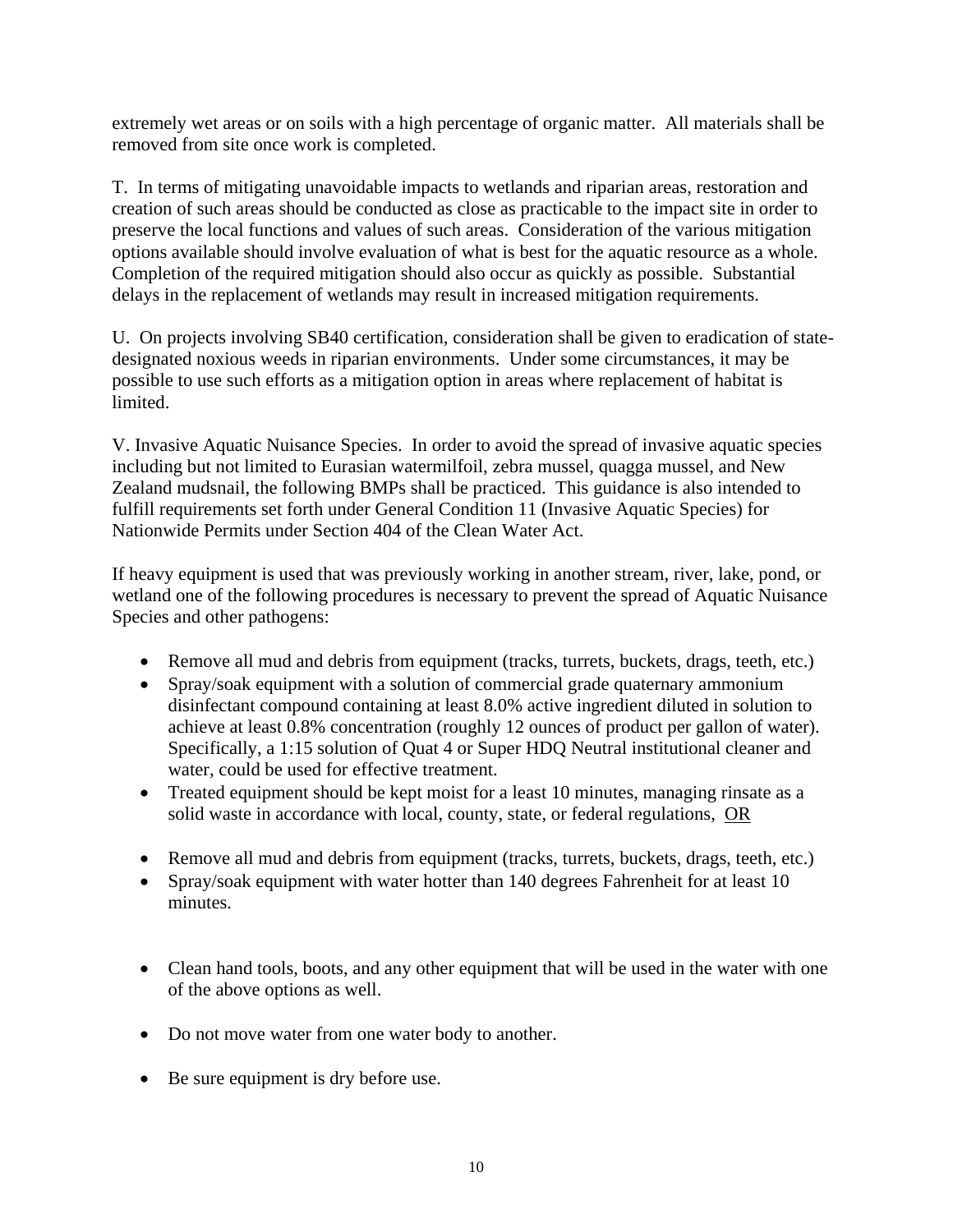W. Permanent Fencing. Whenever practicable, permanent fencing shall use designs that accommodate unrestricted movement of wildlife.

X. To reduce wildlife entrapment, all erosion control blankets will be biodegradable and will not contain plastic monofilament netting.

## VII. SPECIAL CONDITIONS

This section lists special conditions that apply specifically to the three primary project activities in and adjacent to streams – structural crossings, bank stabilization and channel realignment/encroachment. These special conditions are to be used in conjunction with the general conditions in Section V. Like the general conditions, these special conditions apply to all jurisdictional SB40 transportation projects whether those projects require formal or programmatic certification.

# A. Structural Crossings

1. As practicable, stream profile, substrate and habitat values shall be restored to a condition similar to or better than pre-project conditions. During project design and construction, consideration should be given to ways to improve instream habitat and riparian areas in the vicinity of such projects. Where necessary, appropriate instream structures shall be used to dissipate water velocity, reduce erosion, deepen shallow channels, and improve fish habitat. CPW shall be consulted regarding the means and methods used to improve instream habitat and riparian areas.

2. Water diversions shall be minimized. Only when necessary, clean water diversion techniques shall be used to divert water around, or to pipe water through, the active construction site to minimize water quality contamination, siltation, and sedimentation.

3. Unless otherwise stipulated, temporary or permanent culverts shall be embedded and backfilled 12 inches into the channel substrate.

## B. Bank Stabilization

1. Where practicable, preference shall be given to bioengineering techniques for bank stabilization and similar activities. Bioengineering techniques, such as native riparian shrub planting, are required for all bank protection activities that exceed 50 linear feet in important spawning areas.

2. Riprap materials used below ordinary high water shall be durable angular rock free of organic material, pollution, and erodible material such as dirt and gravel. Rounded river cobble or stone is not acceptable as riprap. Use of grouted rip-rap is discouraged except where no other practicable solution exists to address the problem

3. In streams with less than 20 feet average width at the ordinary high water mark, no more than ¼ cubic yard of material per linear foot may be placed below the plane of the ordinary high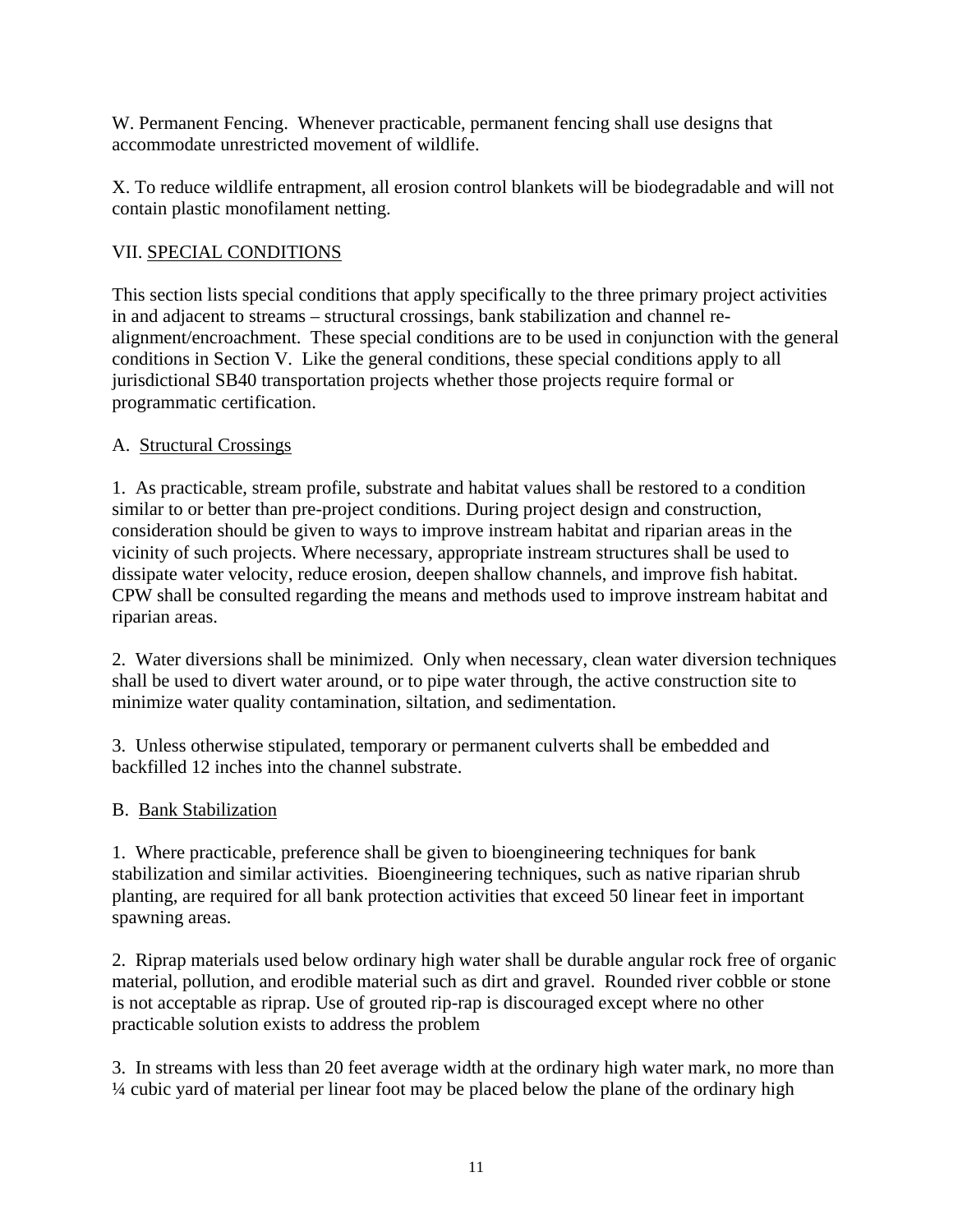water mark. This requirement is based on Section 404 regional conditions for Colorado. Placement of materials in excess of these limits requires notification to the U.S. Army Corps district office.

4. Use of gabions is discouraged except where no other practicable solution exists to address the problem. If gabions are used in bank stabilization, the gabion shall be clean, durable rock material free of organic matter, sand, dirt, and gravel. River cobble is an acceptable material for filler provided it is large enough to stay within the mesh.

5. Waste concrete does not meet current CDOT specifications for riprap material and it may cause water quality problems and will not be used on new construction projects.

## C. Channel Re-Alignment/Encroachment

1. Stream profiles, substrate and aquatic habitat values shall be restored equal to or better than pre-construction conditions as practicable. All practicable efforts shall be expended to maintain the existing stream length, width, and to establish a low-flow channel in the realigned stream channel. See Figure 1 for stream length graphic.

2. Existing or comparable stream bottom material shall be used in the re-aligned stream channel. However, such material shall not be obtained from the live water area in the stream unless approved by CPW.

3. When practicable, a reasonable vegetated buffer area shall be maintained between the stream and the highway.

4. During project design and construction, consideration should be given to ways to improve instream habitat and riparian areas in the vicinity of such projects. Where necessary, appropriate instream structures shall be used to improve fish habitat. CPW shall be consulted regarding the means and methods used to improve instream habitat and riparian areas.

## D. General Procedures under Special Conditions

The following are general procedures to be used during the four primary construction activities discussed above.

1. Water shall be diverted around or piped through the active construction site to minimize water quality contamination, siltation, and sedimentation. These are commonly referred to as clean water diversions. Design and use of such diversions shall be mindful of fish movement requirements.

2. Where possible, all work shall be done from above, not in the stream.

3. In clearing trees and shrubs to facilitate work in riparian areas and associated wetlands, plants shall be trimmed above the ground without removing the root mass.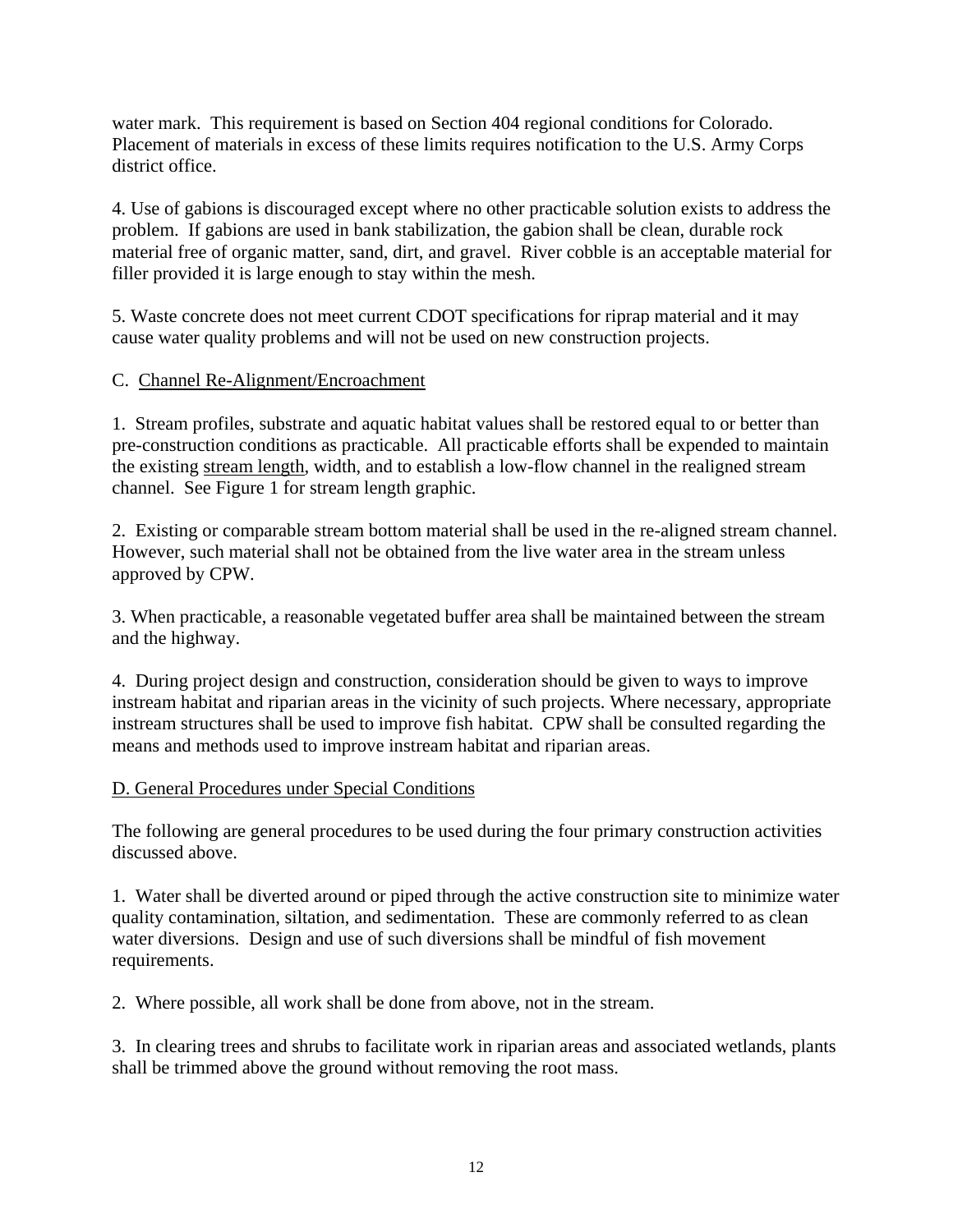4. All temporary fill shall be removed to an upland site upon completion of wetland or instream construction activities unless otherwise agreed upon by CDOT, the U.S. Army Corps of Engineers, and CPW. Such fill material shall be stabilized and revegetated at its upland site.

5. When temporary crossing or work areas occur in wetlands and riparian areas, the techniques used shall follow those discussed for temporary work areas in General Condition "S".

6. All practicable efforts shall be expended to avoid channelization of streams. In situations where channelization is unavoidable, consideration shall be given to installation of non-grouted instream energy-dissipating and grade control structures.

### VIII. SB40 FIELD REVIEWS

On CDOT projects involving SB40 certifications, CDOT will notify CPW of region erosion control advisory team (RECAT) inspections on those projects. This inspection provides an opportunity to review SB40-related issues.

### IX. CONCLUSION

The conditions listed in sections V and VI are practices intended to help mitigate the impacts of transportation projects on fish and wildlife. They apply to all projects under SB40 jurisdiction whether certified through application or under a programmatic clearance. If CDOT has any questions about these guidelines they should contact the appropriate regional CPW office.

At the request of either agency, CPW and CDOT shall meet to review the effectiveness of the guidelines and make changes as necessary and agreed upon by both parties.

These guidelines shall become effective when approved by the Director, Colorado Parks and Wildlife, and the Chief Engineer, Colorado Department Transportation, and following the execution of a Memorandum of Agreement (MOA) regarding Senate Bill 40 Certification between the Departments of Natural Resources and Transportation. Changes to the guidelines may be approved by the signatories below or their designated representatives provided the terms and conditions of the MOA are upheld.

### **COLORADO PARKS AND WILDLIFE**

By:

Date:  $6 - 21 - 13$ 

COLORADO DEPARTMENT OF **TRANSPORTATION** 

 $Bv:$ 

Chief Engineer

 $6/41/3$ Date: